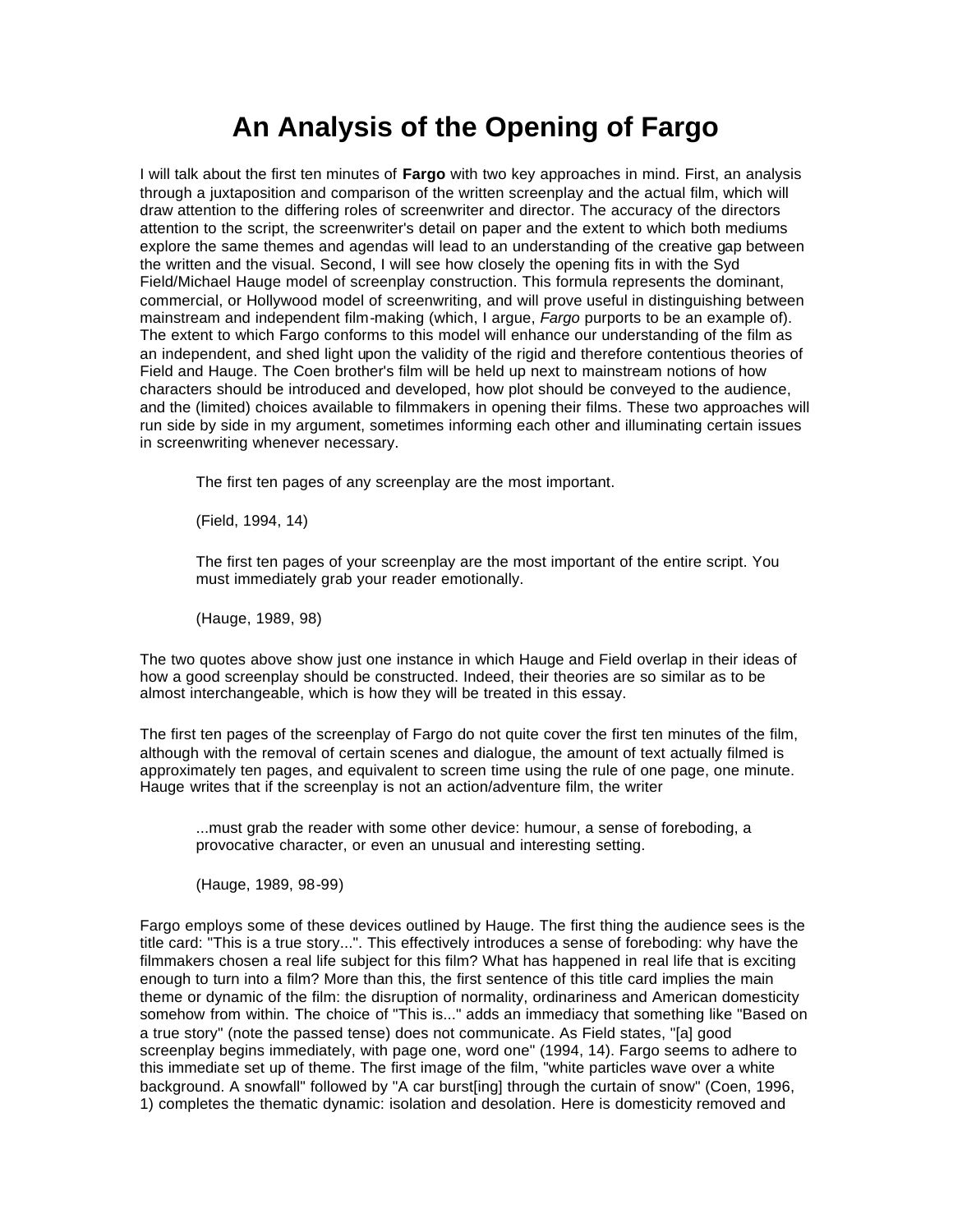relocated in a bleak landscape, where the crimes created by escalating petty domestic issues are covered and buried by a relentless blanket of snow. This establishment of location, and the 1980s time-frame, conforms to Hauge's requirement of "an unusual and interesting setting". The screenplay agrees strongly with the visual in this opening instance.

After this immediate opening, the screenplay takes us through three scenes which were omitted from the finished film. They show Jerry Lundergaard (William H. Macy) checking into a hotel on his own, sitting on his own in his hotel room, and eating on his own in a chain restaurant. These scenes were cut, I think, because they are repetitive and do not further our initial understanding of the character. Nevertheless, I can see why they were considered to be a relevant part of the film in the first instance. When Jerry checks into the hotel, the screenplay describes him as follows:

The man prints 'Jerry Lunderga-' onto a registration card, then hastily crosses out the last name and starts to print 'Anderson'.

(Coen, 1996, 2)

The reader can immediately see that Jerry is lying about his name. He therefore comes across as a character who is dishonest, but not used to acting in such a surreptitious manner. He is lying badly, and initial impressions suggest that Jerry is inept, incompetent and out of place in this particular role, impressions that hold true throughout the whole movie. The following two scenes do not build on this. We do not find out in these following segments why Jerry is lying about his name, while at the same time, the scenes in the hotel room and in the chain restaurant do not set up any more questions for the viewer to engage with. For whatever reason this section was cut from the filming process, the exclusion shows differing agendas between the screenplay and film. The screenplay emphasises the solitude of Jerry, his incompetence, and introduces something of the society in which he lives through the television report he sees in his hotel room. The film's agenda, however, seems to be to depict Jerry as out-of-his-depth through his conversation with Carl and Grimsrud, and leaves his personal isolation and incompetence to unfold more gradually as the film takes its course.

In the film, what follows the title card, "Fargo", is a car pulling "into the snow-swept parking lot of a one-story brick building. Broken neon at the top of the building identifies it as the Jolly Troll Tavern" (Coen, 1996, 3). Inside, Jerry enters the "downscale" bar. It is the first time we see him in the film. There is no description of him here, although in the omitted section the screenplay describes him as "[a] man in his early forties, balding and starting to paunch" (1996, 1). When he approaches the two seated men, the first thing he says is his full name, making it clear to the audience who he is. This is the first character the audience is offered to identify with, and having him verbalise his name implies that the Coen brothers expect viewers to invest some empathy with him. Jerry's second line of dialogue, and the Younger Man's response, introduce an unseen secondary character who both of them know, suggesting that it is because of Shep Proudfoot that these two men are talking in the first place. The misunderstanding of the time of meeting introduces an important device employed throughout the film: bad organisation and amateurism which ultimately leads to ever escalating violence, disaster and death. This is echoed later in the scene when there is a misunderstanding over what exactly, and when, Carl and Grimsrud are getting paid.

This first scene with dialogue and identifiable characters sets up the plot of the film, the film's genre, and most of the central characters. Shep, Jerry's wife, and Wade are all mentioned in the conversation between Jerry and Carl. This concisely foreshadows the following scene where Wade and Jerry's wife (tellingly not given a name at this point in the screenplay) are properly introduced. These narrative hooks would probably agree with the Field/Hauge school of screenwriting, but Fargo's set-up of character differs in one crucial way from the mainstream model. The central character, the hero, the source of justice and righteousness within the narrative, Marge Gunderson (Frances McDormand) is not introduced until half an hour into the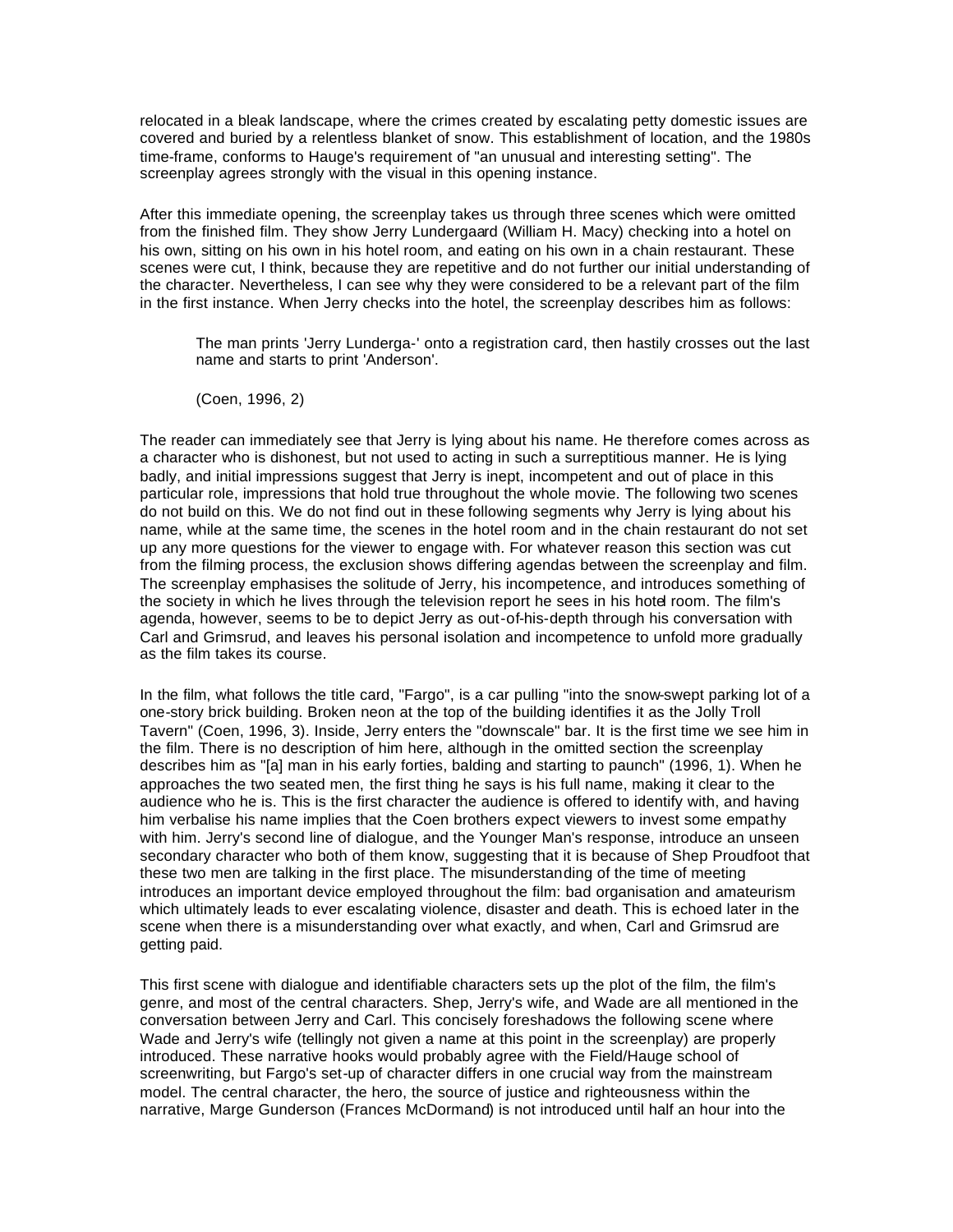film. Hauge states that:

The audience is waiting for someone to identify with and root for. The sooner you get that person on the screen, the more effective the screenplay will be. It is hard to think of many films where the hero doesn't appear within the first ten minutes.

(Hauge, 1989, 44)

With this in mind, the character roles become confused. Hauge outlines four categories of primary character types: the hero, the nemesis, the reflection and the romance. An effective mainstream screenplay should introduce all of these characters in the set-up of the film, frequently in the first ten minutes. Sticking with this system, Jerry is the hero as he is the first character we see, and the character whose "outer motivation...drives the plot of the story and determines the basic story concept" (Hauge, 1989, 51). It is, after all, his ill-conceived plan that triggers the series of events that make up the film's narrative. But at the same time, he is the nemesis, as it is the trail of destruction his plan leaves which Marge must unravel and solve. The character of Grimsrud seems most closely to fit into the category of the nemesis. He is nothing other than a cold calculating villain. Jerry is both hero (in the sense of his motivation driving the narrative) and nemesis ( as the orchestrator of the kidnapping). Predominantly Marge is the hero, as she provides the moral commentary throughout the film. The allocation of more than one role to the character of Jerry, and later Norm (who is both the reflection and romance), and the late introduction of the true hero, place Fargo in a non-mainstream aesthetic.

Revealingly, however, by not introducing the true hero to the audience for a third of the film, the screenplay adheres to a structural rule of Hauge's: "Give the audience superior position" (1989, 90). As viewer's we are drawn into the plot and develop an understanding of what is going on before the central protagonist does. This device, according to Hauge, creates maximum empathy for the character from whom certain information is withheld. The discrepancy between Hauge's views on character types and his rules for structure do not show a contradiction as much as they show how his model is a paradigmatic one. By including several options for each of the choices the screenwriter must make, Hauge's model can be applied to a relatively broad number of seemingly very different narrative structures and character developments. The main point to make about Fargo's character introduction and development in relation to Hauge is that it is the outer motivation of the hero/nemesis figure of Jerry that drives the plot, whereas in the Hauge model, this is strictly a function of the true hero (which is not to say that Marge's outer-motivation does not forward the plot to any great extent).

Returning to the first dialogue scene in the Jolly Troll Tavern, the viewer can discern the characters and place them in certain categories mainly through the dialogue. Apart from the well constructed speech patterns that lend individuality to the characters, it is purely through dialogue that this scene sets up the narrative structure of the film. Apart from the foreshadowing of certain other characters (mentioned above), the scene can be distilled to just one line:

CARL You want your own wife kidnapped?

(Coen, 1996, 6)

This one line of dialogue immediately tells us something about all three characters; Jerry is married and evidently in some desperate state to be driven to such lengths, and Carl and Grimsrud are two criminals who have been brought in to conduct the kidnapping and subsequent randsoming. This statement constitutes the first 'plot point' of the film. The rest of the dialogue in the scene builds on this fact and the information the viewer can glean from it. We get a muted explanation of why Jerry wants his wife kidnapped ("See, these're personal matters"), we are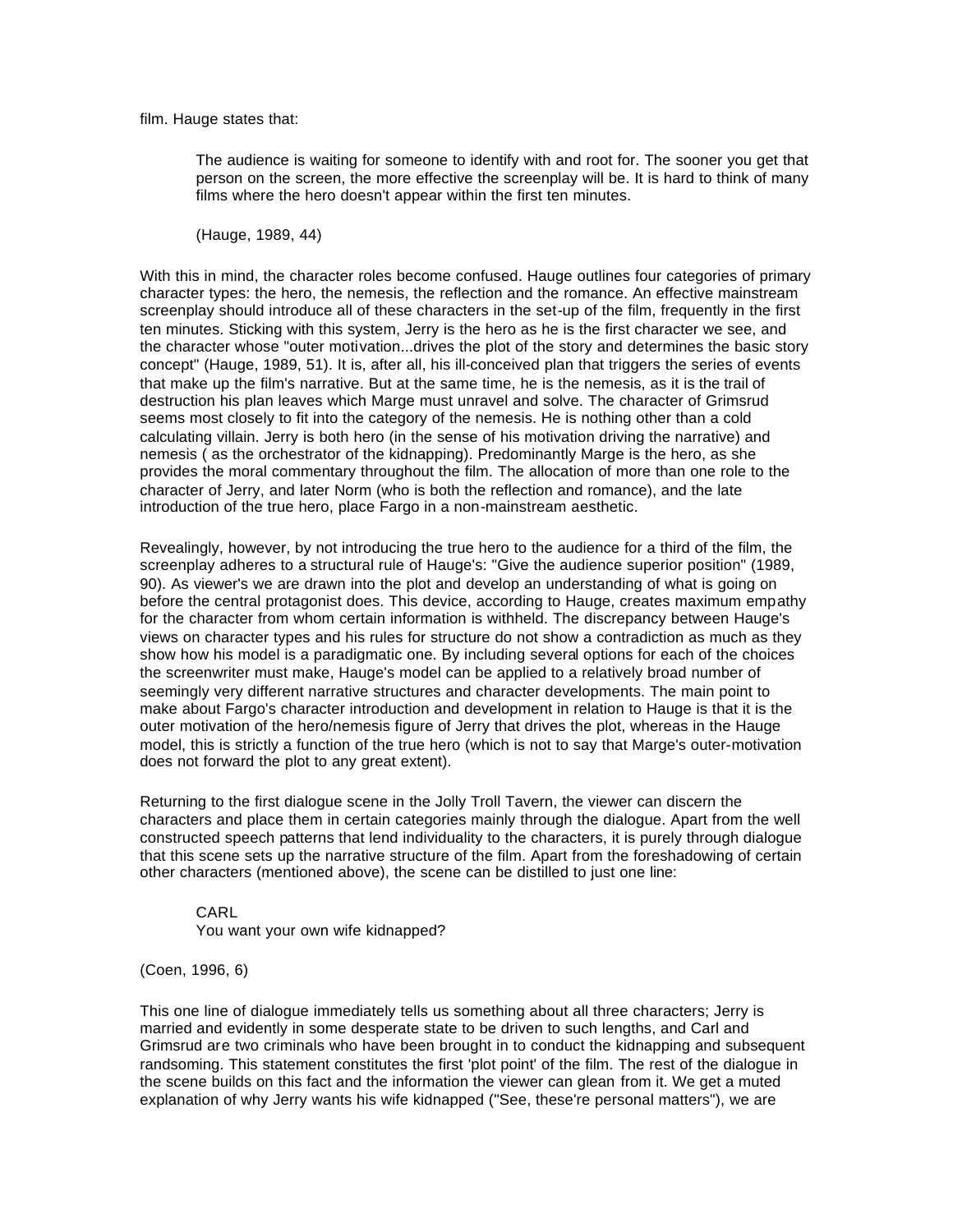given the hooks of several secondary characters, and we learn something about the kidnappers. Grimsrud, for example, is set up as being inarticulate and base in the opening ten minutes: a clever change from the script into the film makes him the character who has "peed three times already", his one and only line in the Jolly Troll Tavern scene is profoundly inarticulate ("Or your fucking wife, you know") and later in the car he is hungry for pancakes. These three examples construct the unintelligent, animalistic Grimsrud concisely and subtly. Carl, on the other hand, is the talker and thinker. He has evidently given the job some interrogative thought:

## CARL

...You - my point is, you pay the ransom - what, eighty ??thousand bucks? - I mean, you give us half the ransom, forty thousand, you keep half. It's like robbing Peter to pay Paul, it doesn't make any -

(Coen, 1996, 6)

The dynamic of the relationship between Carl and Grimsrud is thus set up as 'the brains and brawn' duality which is common to crime films (often the physically stronger criminal is lampooned for comedy value - here he is used to conduct the shocking violence which counterpoints the film).

The next scene, set in a Minneapolis Suburban House, not only introduces new characters but establishes the relationships between these characters. The screenplay differs from the film in the opening of this scene as it has Jerry entering the house "in a parka and a red plaid Elmer Fudd hat" (Coen, 1996, 7). In the film, Jerry is hatless. I think this decision has been made by the director as the connotations of Elmer Fudd labour the point that Jerry is a blithering incompetent fool. Apart from the reference being so crude, the hat may also have been left out so that the audience can immediately identify Jerry returning to his home. Again, the agendas of the writer and director are crossed: while the writer must strongly convey character through description (which the hat does), the director must consider other concerns such as continuity, flow, audience identification and subtlety. It is probably often the case that written descriptions do not seem as laboured or as exaggerated as a visual depiction, purely because the viewer can see the whole person, whereas the reader only sees the elements of the character the writer draws his attention to. The opening dialogue is also slightly different, but this does not seem to be of any significance. When Voice says "Dad's here", the viewer can immediately see Jerry's reaction to this, while the reader of the screenplay cannot. A foundation is laid in the film for the relationship between Wade and Jerry which does not exist in the screenplay.

Wade, "mid-sixtyish, vigorous, with a full head of gray hair" (Coen, 1996, 8), is watching ice hockey on television. He is completely engrossed, and is not listening properly to Jerry when he asks "Who they playin'?". The interest of this character in competitive sport, his familial role as a father, and the already disclosed fact that he's "real well off" set Wade up as a capitalist patriarch. He is the most powerful figure in the film, and Jerry is very much in his shadow both financially and personally. This is implied in the screenplay, but more clearly indicated in the film, by the fact that Wade does not turn from the television to make eye contact with Jerry when he addresses him.

The following conversation over dinner serves several purposes. Firstly, Scotty's escape to McDonalds re-iterates the sentiment of Ethan Coen in the screenplay's introduction. He talks of Minnesota as "a bleak, windswept tundra, resembling Siberia except for its Ford dealerships and Hardee's restaurants" (Coen, 1996, x). I think the casual mention of McDonalds again reinforces the world view of the Coen brothers: it is not essential to plot or character, but strengthens the sense that even though this is a remote and snowy corner of America, the franchise capitalism of Ford's and McDonalds still saturates the land. Ironically, it is inescapable, even here. Secondly, the conversation introduces the sub plot of the Wayzata deal which also begins the motif of the parking lot as an area of isolation which continues throughout the film (several important scenes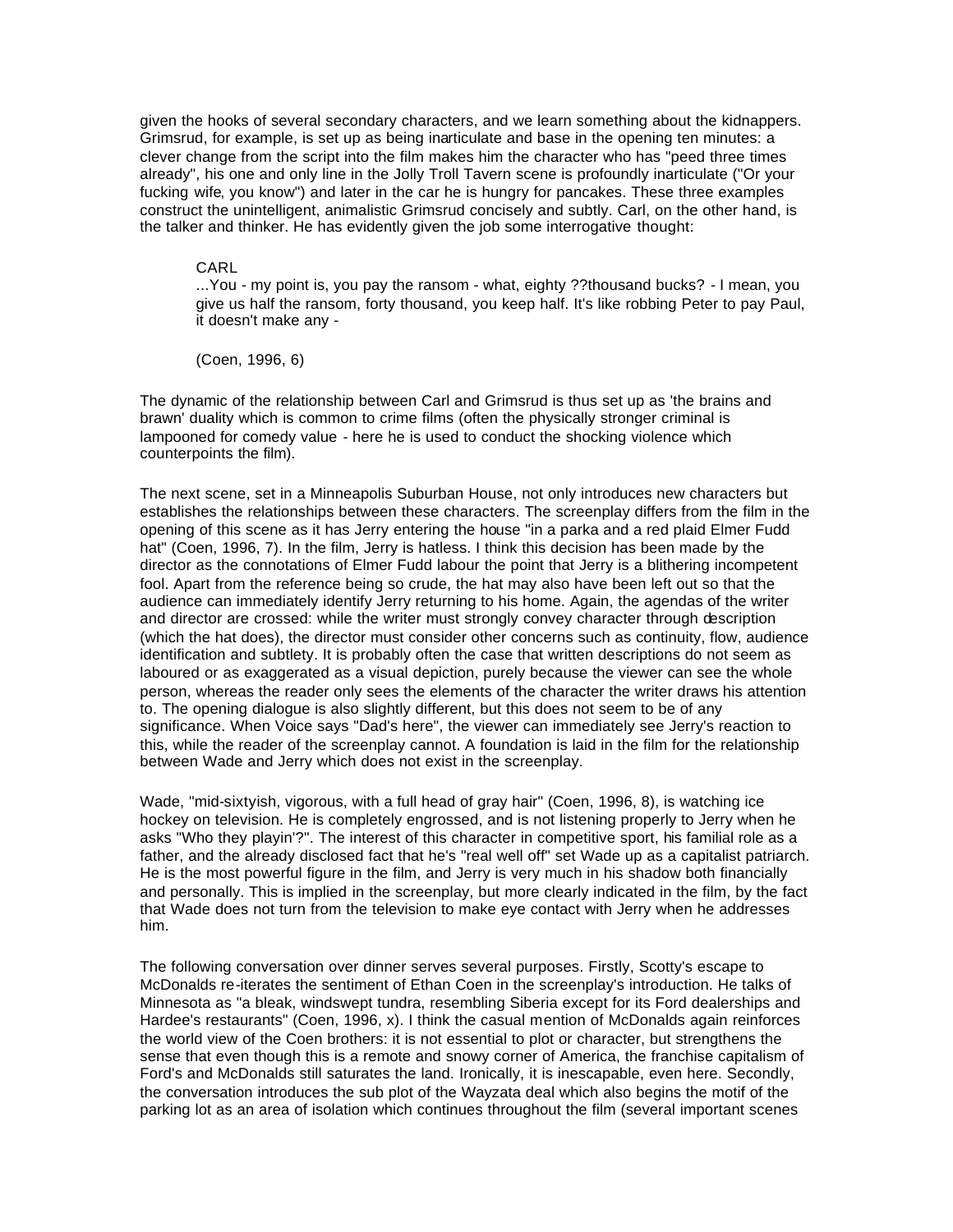take place in parking lots: Jerry's utter desperation after his failed meeting with Wade and Stan, Carl changing number plates in he airport car park, and Wade's death ). Finally, the exact nature of the relationship between Wade and Jerry is made resoundingly clear when the following dialogue is spoken:

**JERRY** ...This could work out real good for me and Jean and Scotty -

WADE Jean and Scotty never have to worry.

(Coen, 1996, 11)

Wade clearly does not like Jerry, and sees himself as the dominant authoritative figure in the story. As the wealthy patriarch, he decides the fate of his family, and Jerry obviously does not figure very highly.

The next scene, set in the car Jerry has given Carl and Grimsrud, opens with a dazzling white image with a small solitary car driving along the bottom edge of the screen. This again communicates isolation and desolation, and continues the intention of the screenplay's description without carrying it out exactly (the shot on paper is taken from "an aerial shot"). The conversation between Carl and Grimsrud continues the characters exposition and again defines their roles within their partnership as discussed above. It is the following section that proves more interesting, however, as there are added shots in the film that are not described in the screenplay. In the script, the final scene of the sequence (set in Gustafson Olds Garage) opens with a description of Jerry "sitting in his glassed-in salesman's cubicle" with "an irate customer and his wife" (Coen, 1996, 12). The film, however, gives us three establishing shots before this which are highly revealing and effective in communicating theme.

The first shows a long line of ordinary Ford cars shot from the side. The following shot shows a wall of photographs of the dealership's sales assistants. By Juxtaposing these two images, the director draws an analogy between the mass of capitalist product, the cars, and the mass of workers at the showroom. And just as one of the cars has been used as payment in a kidnapping, so the third shot shows in close up the photograph of the kidnapper's employer, Jerry, in the middle of the wall of pictures. The notion communicated in purely visual terms is again the sense of isolation and desperation in amongst a community, or the idea of 'the stranger in a crowd'. One wonders what the other faces in the photographs hide beneath a veneer of normality, or indeed what other sinister purposes the Ford family cars will be put to. Like Hitchcock, the Coen brothers are here interested in implying that societies greatest crimes are caused from within that society. Mundane normality represses violent impulses which spring up again in the least expected of places, the American family home.

I think that this mood runs through the whole of Fargo and is skilfully set up in the opening ten minutes under study here. The fact that the director has added to the film these congruous shots indicates a true understanding and appreciation of the intention of the film script. It is perhaps this astute understanding between writer and director that makes Fargo a well crafted screenplay and a visually expressive film. It is also a film which can be made to fit the Field/Hauge model of screenwriting in certain areas, but not in the area of character introduction and development. Hauge in particular offers a paradigmatic model which is so broad, and offers the writer so many choices, most films, mainstream and independent, could fit into it. That Fargo resists two of Hauge's most rigid rules (introducing the hero in the first ten minutes, and making the hero's outer motivation the driving force of the plot) and succeeds on its own terms in creating interesting characters and an involving plot, again makes the project stand out as exceptional in both written